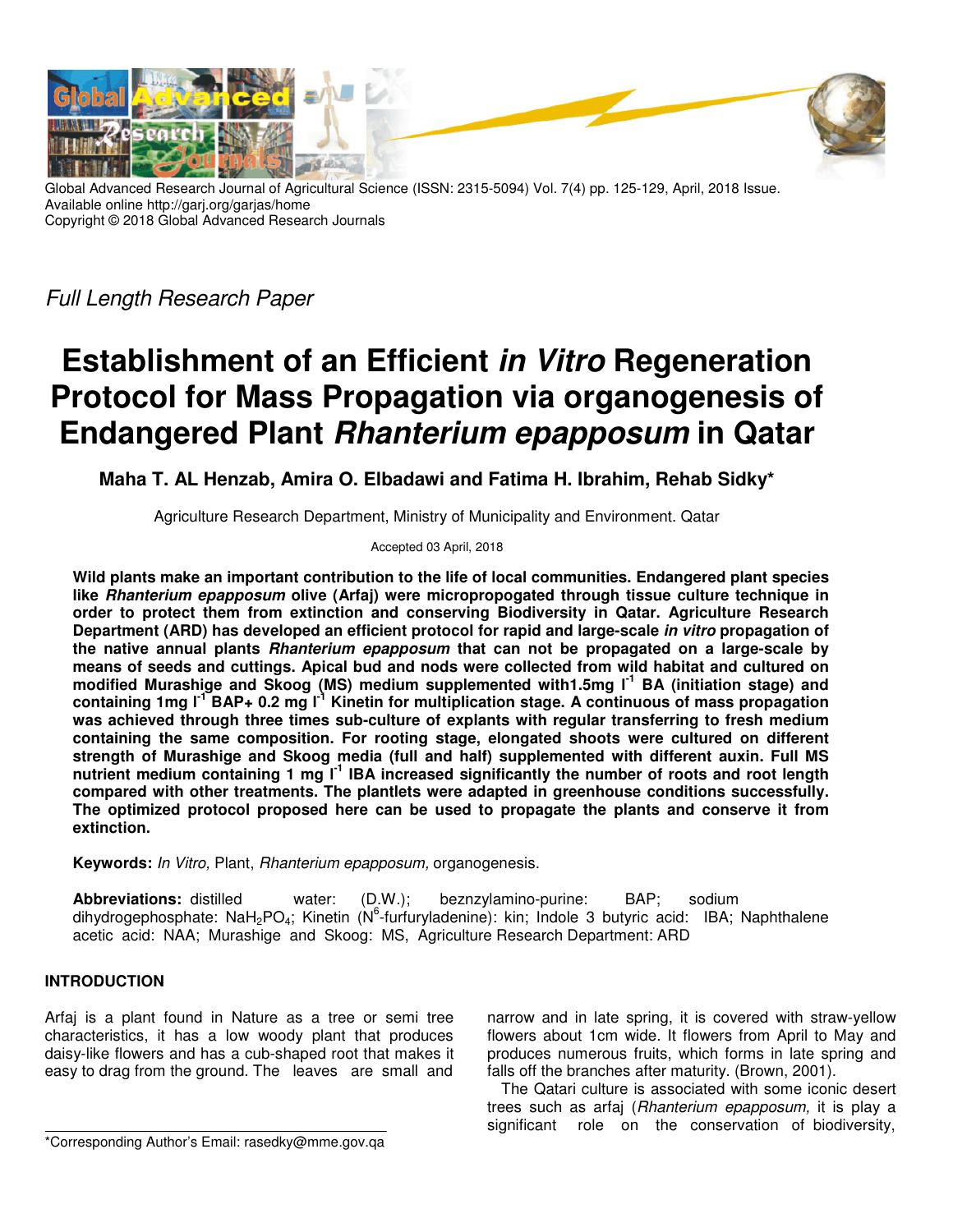environmental sustainability. Arfaj is considered one of the main desert forage plants for camels and sheep.

Conservation of native plants are possible by their utilization in urban landscape, as indigenous plant species to the local harsh climatic conditions over the years and they are more likely to function adequately under the local climate as opposed to exotic plants (Suleiman et al., 2009).

Conventionally, Rhanterium epapposum propagates through seeds, however harvesting and collecting seeds of plant is very difficult, particularly in arid regions where seeds can be confronted by severe environmental constraints such as high temperatures, drought and high levels of salinity as a result of fluctuating soil moisture (Brown, 2001).

Tissue culture plays a major role in overcoming the problems, which draws scientists, and researcher in the micropropagation of wild plants for rehabilitation of affected area Broun (2001). In vitro propagation techniques also enable preservation of the germplasm for plant species that are threatened with extinction (Gamborg and Phillips, 2013).

So far, there are no reports available on efficient micropropagation system for large-scale multiplication.

In this study, we describe a comprehensive culture method via organogenesis for conservation of the rare and endangered desert plant Rhanterium epapposum to expand its cultivation in dry areas and to be used as feed for animals.

# **Plant material and culture conditions**

# **Commercial Micropropagation:**

# (i) **Initiation stage**

The current study was carried out in the Tissue Culture Laboratory of the Agriculture Research Department (A.R.D), Qatar. Plant material was obtained from the apical part of Rhanterium epapposum. The Apical Bud and nods used as explant materials were pre-washed with soapy water and kept under running water for one hour. Explants were surface-sterilized with 60% of commercial Clorox with 2 drops of tween -20 for 15 min under aseptic condition. Following by rinsed three times with sterilized distilled water, after that the explant were soaked in 20% of Clorox for 15 min and rinsed three times with D.W. Finally, dipped in 70% ethanol for few seconds and washed thoroughly in sterilized D.W.

Apical Buds and nods of Rhanterium epapposum cultured on full macro and duplication micro of modified Murashige and Skoog (1962) MS medium which supplemented with 100 mg l<sup>-1</sup> myo-inositol , 120mg l<sup>-1</sup> Adenine sulfate, 330 mg  $I^1$  NaH<sub>2</sub>PO<sub>4</sub>, 1.5mg  $I^1$  BAP, 30 g  $I^1$  sucrose and 7g $I^1$  Agar. The PH of all media was Adjuseted to 5.7-5.8 and autoclaving (autoclaving at 121  $\degree$ c, 1.2 kg cm<sup>2</sup> for 20 min). One explant was cultured in each magenta (culture box)

containing 35 ml of medium. The cultured were incubated at 25±2°C in light with cool white fluorescent (16-h photoperiod day/night), the subculture could be conducted every four weeks for twice. Subsequently the cultures will shift to the multiplication medium to acquire desired number of shoots.

(ii) **Multiplication stage:** For mass propagation, developed shoots were cut into segments and cultured on full macro and duplication micro of modified MS medium supplemented with 100mg  $I^1$  myo-inositol, 250 mg  $I^1$ Adenine sulfate, 220 mg  $I^1$  NaH<sub>2</sub>PO<sub>4</sub>, 1mg  $I^1$  BAP, 0.5 mg  $I^1$  kin, 30 gl<sup>-1</sup>sucrose and 7 gl<sup>-1</sup> Agar. All cultured explants were incubated at 25  $\pm$  2<sup>o</sup>C in light with cool white fluorescent (16-h photoperiod day/night) and sub-cultured every 3 weeks on same multiplication medium. Elongated shoots were detached from multiplication stage and subjected to rooting medium.

# (iii) **Rooting stage:**

Elongated Shoots 3-5cm were selected from multiplication stage and cultured on MS medium with five different treatments in order to enhance the development of rooted plants.

1-Full MS+1 NAA 2-Full MS+1 IBA 3-1/2 MS+ 1 NAA 4-1/2 MS+ 1IBA 5-Full MS (control)

All media in this study composed of MS basal nutrient medium, supplemented with  $0.22g/l$  mgl<sup>-1</sup> NaH<sub>2</sub>PO<sub>4</sub>, 100 mgl-1myo-inisitol and 30 gl-1sucrose**.**

Each treatment containing three replicates and each replicate consists of five culture magenta with one of individual shoot. Culture were incubated at  $25 \pm 2^{\circ}$ C in light with cool white fluorescent (16-h photoperiod day/night (3000 lux). Data were collected after eight weeks about plant length, number and length of root.

# **Acclimatization stage:**

Rooted plantlets were acclimate gradually to field condition by dipped in diluted fungicide solution for few seconds then transplanting in pots with a mixture of 1: 2:1 (sand, peat moss, perlite) and were covered with plastic. Potted plants were irrigated 10 times daily one minute at a time for 30 days. The plants were fertilized once a week with 2 g/l N-P-K (17-17-17) and fungicides.

After one month, remove the plastic gradually. Plantlets were transfer to greenhouse under the same conditions of irrigation (keep it for six month).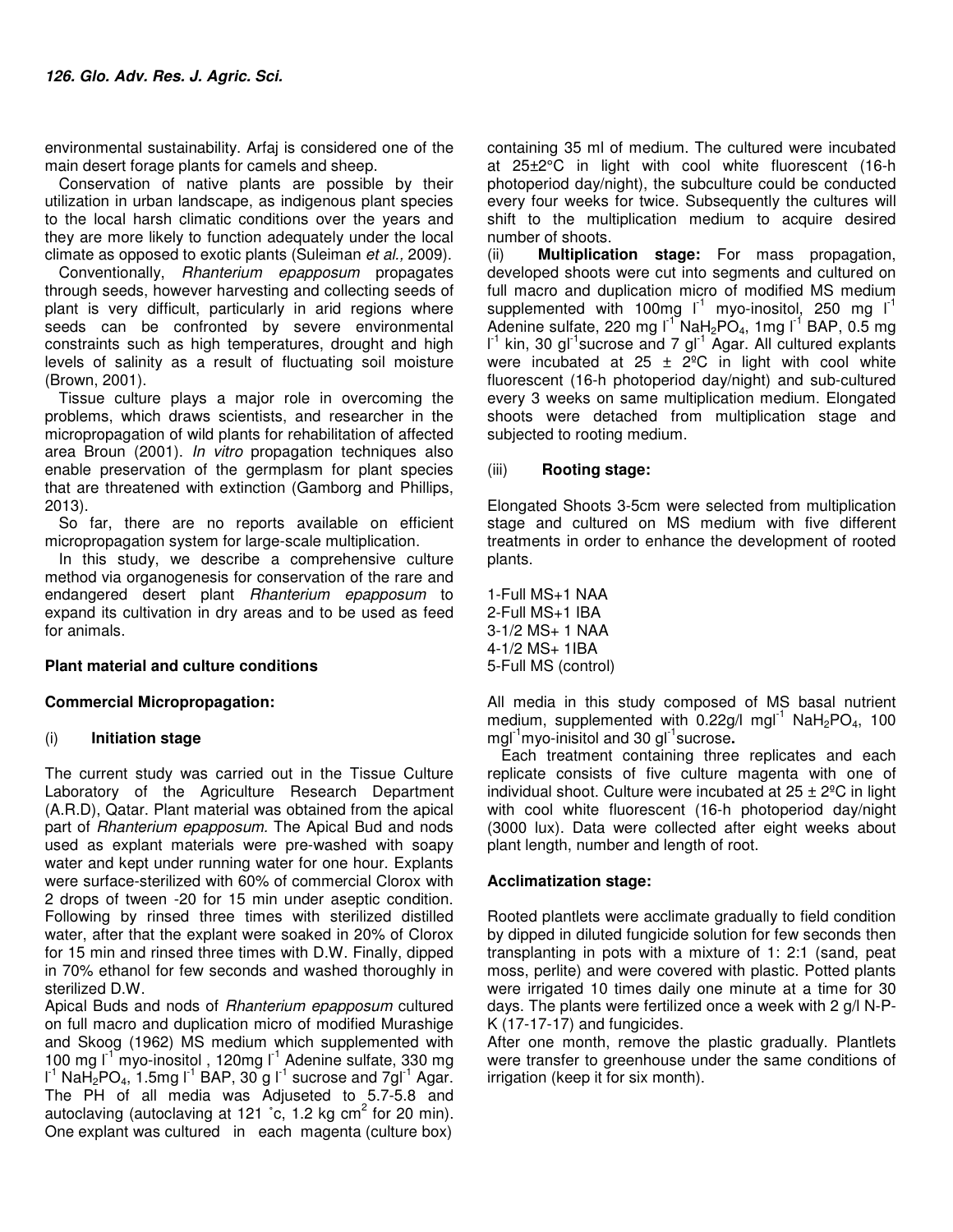

Figure 1: Stages of plant micropropagation of Rhanterium epapposum: a) initiation plant b,c) Shoot formation d) Shoot elongation e) Rooting plant f) plantlets in soil.

## **Statistical analyses**

Factorial Randomized Complete Block Design with three replicates. Separation of means among treatments was determined using LSD test at 5% according to Steel et al. (1997)

### **RESULT AND DISCUSSION**

In this study, we desirable commercial production protocol of Rhanterium epapposum (Fig.1). No study or literature reports on the commercial production used tissue culture technique.

Initiation stage: Apical Bud and nods cultured on full macro and duplication micro of modified MS medium supplemented with 1.5mg  $I^1$  BAP will obtain shoots after 8 weeks (Fig.1 a).

Multiplication and Elongation stage: Shoots were cultured on MS medium supplemented with BAP at 1mg  $I<sup>1</sup>$ and kin at 0.5 mg  $I<sup>-1</sup>$ . After 8 weeks more shoots and buds were formed (Fig.1 b, c). Shoots were developed within three sub-culture to elongate shoots (Fig.1 d). Benzyladenine with kinetin founded more suitable for Rhanterium epapposum regeneration. PGRs play a vital role on in vitro plant growth and development, and the actions of auxins and cytokinins as promoters adventitious shoot development are well known. However, these effects depend on the type and concentration of the auxin and cytokinin and the ratio between them (George et al. 2008). Some tissues, organs or cell strains are able to grow without the incorporation of auxin in the medium; such cultures are termed auxin autonomous or auxin habituated (Machakova et al. 2008).

Rooting stage: The formation of root system in vitro for Arfaj plants is an essential step for them to survive after

transplantation. Obtaining roots of Arfaj are very difficult in vitro, therefor the among goals of the study was to initiate ideally roots to surpass this problem.

Elongated shoots developed from multiplication stage had significant effects on all of the investigated traits. These are shown in Table 1 and Fig 2, the effect of different treatments on the plant length, number and length of roots of Rhanterium epapposum. Full-strength MS nutrient medium contained IBA enhanced the highest plant length (6.70 cm), root number (5.71) and root length (6.00 cm) at the concentration 1 mg  $I^1$  (Fig.1e). On other hand Full-strength MS nutrient medium supplemented with NAA recorded less response in root formation. NAA at 1 mg  $I^1$ gave plant length (4.70 cm), root number (4.50) and root length (3.70 cm). Full MS nutrient medium without growth regulators was poor in root formation. The highest plant length did not exceeded (1.20cm), root number (2.50) and root length (2.00cm).

Generally, auxin IBA more suitable to promote root initiation of Rhanterium epapposum than NAA, also full MS nutrient medium more effect than half MS to format roots.

On the contrary of our result, decreasing the level of salts in the medium means decreasing the level of nitrogen in the medium to half or quarter, this will result in decreasing nitrogen level in the shoots which may result in increasing the percentage of carbohydrates to nitrogen level and this may result in increasing the percentage of root primordial and roots number (Gawel et al., 1990). Shekhawat et al., 2015 reported that the *in vitro* generated shoots of Passiflora foetida were rooted on half-strength MS medium containing 2.5 mg l−1 indole-3 butyric acid (IBA). Also Shekhawat et al., 2014 reported that auxins (especially IBA) play an important role in the induction of roots from the cut ends of the in vitro raised shoots of Salvia fruticose and Turnera ulmifolia, respectively.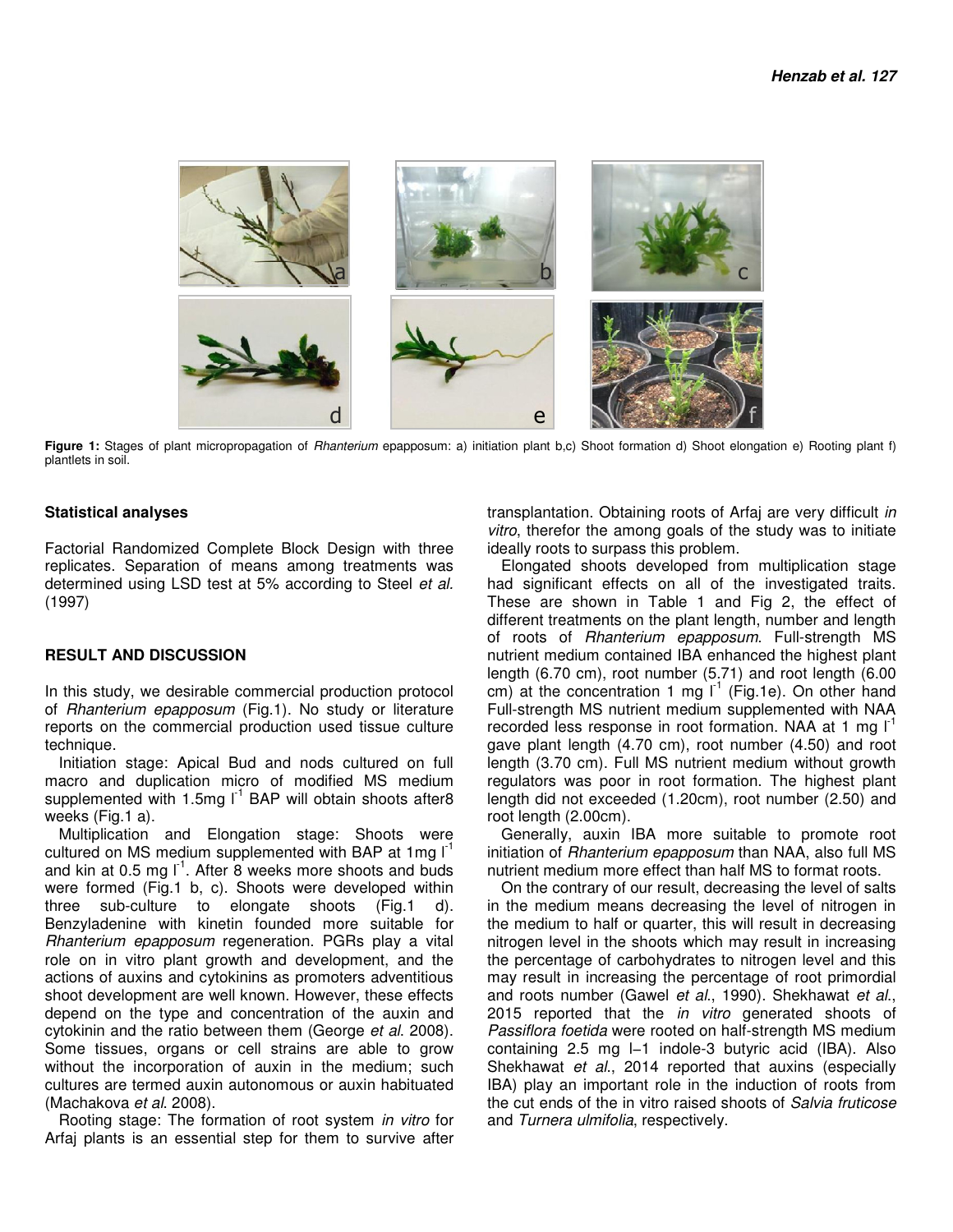| <b>Treatments</b><br>$mgI^{-1}$ | Average plant<br>length (cm) | Average No.<br>of roots | Average length of<br>roots (cm) |
|---------------------------------|------------------------------|-------------------------|---------------------------------|
| 11- Full MS+1 NAA               | 4.70                         | 4.50                    | 3.70                            |
| 2- Full MS+1 IBA                | 6.70                         | 5.71                    | 6.00                            |
| 3-1/2 MS+ 1 NAA                 | 4.70                         | 5.00                    | 3.00                            |
| $4-1/2$ MS $+1$ IBA             | 3.00                         | 4.00                    | 2.70                            |
| 5-Full MS (control)             | 1.20                         | 2.50                    | 2.00                            |
| L.S.D                           | 3.71                         | 3.82                    | 3.00                            |

**Table 1. Effects of the medium strength and plant growth regulators on the in vitro culture of Rhanterium epapposum after eight weeks of culture on rooting medium**



Figure 2: Effects of the medium strength and plant growth regulators on the *in vitro* culture of Rhanterium epapposum after eight weeks of culture on rooting medium

These results proved that auxins have a role in rooting process since they promote adventitious roots initiation in the bases of cultured shoots (Abdul, 1987 and Saleh, 1990). Bader et al (2000) endogenous hormones might have a role in promoting plants to root (Peak et al., 1987), until the hormonal balance reached its optimal level to push the roots to grow and develop in the presence of exogenous hormones, since increasing of auxins

concentration promotes root formation on shoots bases (George and Shermington,1984). Al‐Khateeb 2008b mentioned that root formation required more energy than bud or shoot formation. Various growth regulators influence in different way on root induction, elongation, and biomass production (Gyulai et al., 1993; Biondi et al. 1997; Bàlàvanyos et al., 2001; Balestri and Bertini, 2003).